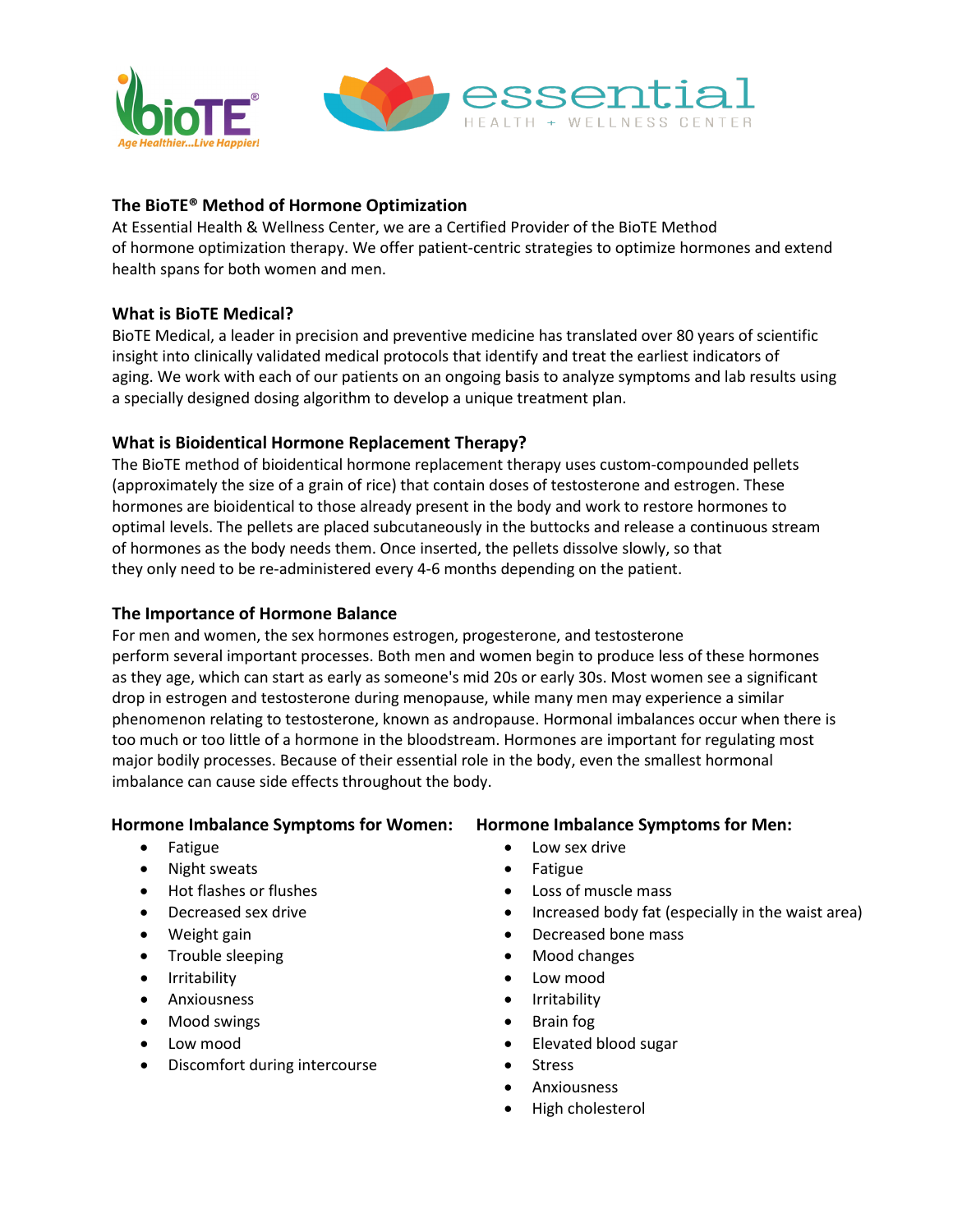

# **BioTE® Clinical Grade Nutraceuticals**

BioTE clinical-grade nutraceuticals are often a necessary component of healthier aging and provide important nutritional support for vitamin and mineral deficiencies that may have created health deficits that have often been accumulating for years. BioTE nutraceuticals are specifically formulated to support hormone and thyroid optimization. They deliver improved, personalized outcomes for those patients with health deficits resulting from poor food quality, poor food choices, stress, health conditions, excessive alcohol intake, and drug-nutrient depletion.

# **BioTE® Prescription Peptide Therapeutics**

Peptides are found in every cell and tissue and perform a wide range of essential functions. Peptides are biologic messengers carrying information from one tissue through the blood to another. After careful research, BioTE identified patient-specific peptides that provide a health advantage that further supports healthy aging. Peptides not only support hormone optimization, but they also serve to optimize the cell's efficiency to handle stressors, enhance libido, support the efficiency of intestinal absorption, improve recovery time, optimize liver, heart, and brain efficiency, optimize sleep, and increase fat burning and lean muscle mass building.

# **Getting Started**

Getting started with hormone optimization is easy. Give us a call to schedule a consultation to discuss your symptoms and health goals and schedule a lab test. We will walk you through hormone optimization and help you determine if nutraceuticals and peptides are right for you.

*These statements have not been evaluated by the Food and Drug Administration. These products are not intended to diagnose, treat, cure, or prevent any disease.*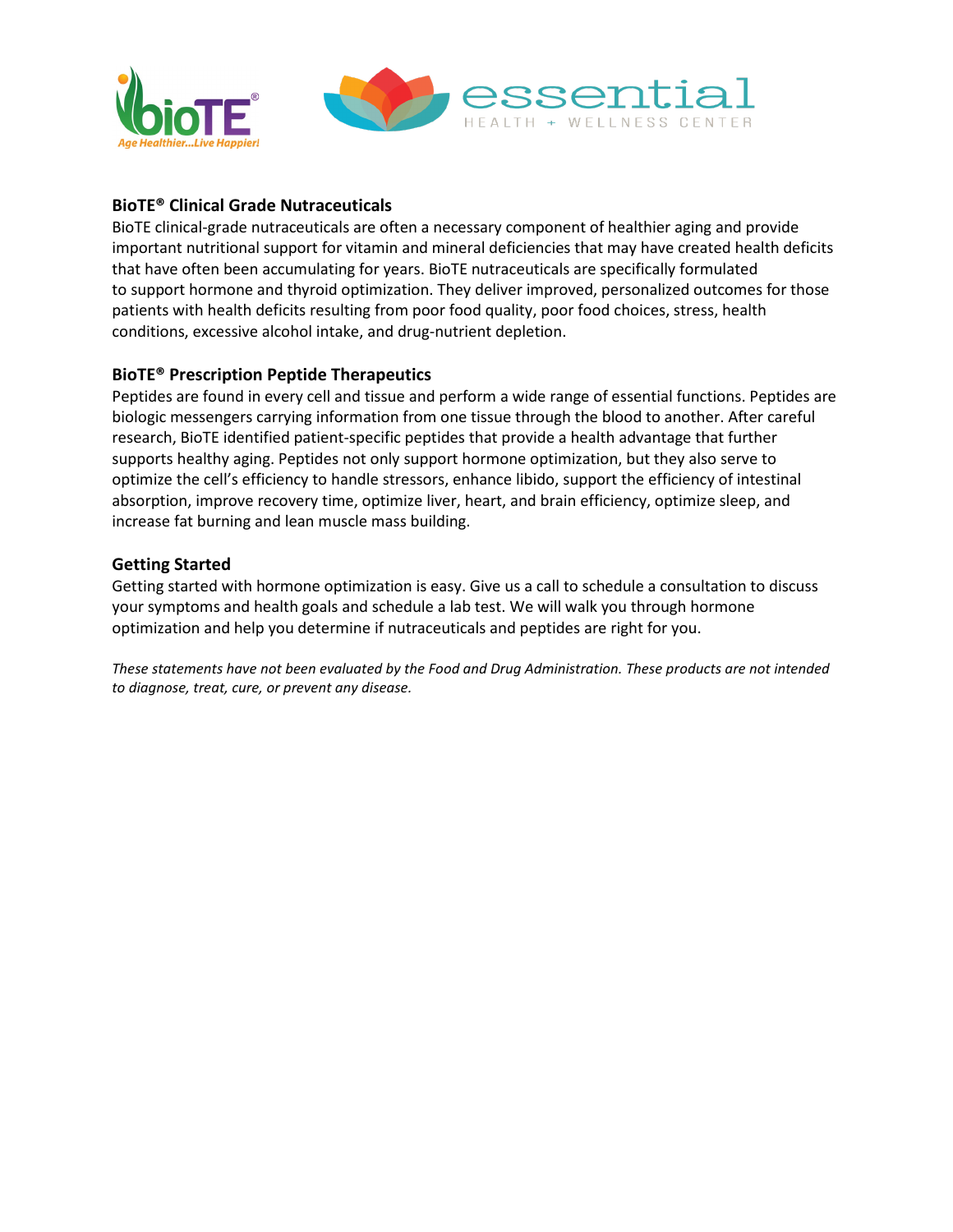

# **BioTE® Clinical Grade Nutraceuticals**

BioTE's nutraceutical product line has been carefully created to supplement and support bioidentical hormone replacement therapy (BHRT). Featuring micronutrients that help promote a healthy hormonal balance, these nutraceuticals are an important part of ensuring a complete approach to healthier aging. BioTE clinical-grade nutraceuticals provide important nutritional support for vitamin and mineral deficiencies that may have created health deficits that have often been accumulating for years. BioTE nutraceuticals deliver improved, personalized outcomes for those patients with health deficits resulting from poor food quality, poor food choices, stress, health conditions, excessive alcohol intake, and drug nutrient depletion.

Call us today to schedule an appointment and we can work with you to create personalized and precise patient care plan using nutraceuticals to ensure that your body is receiving the support that it needs to function at optimal levels.

## **Learn More About BioTE Nutraceuticals**

## **ADK 5 & 10**

## **Essential Vitamins A, D3, & K2**

ADK delivers highly bioavailable forms of three essential vitamins - A, D3, and K2. The ingredients in ADK work together to promote absorption and use inside the body. The result is a potent supplement that supports a varieavty of functions that help promote bone, heart, and immune health. ADK 5 contains 5,000 IU (125 mcg) of vitamin D3 per capsule, and ADK 10 contains 10,000 IU (250 mcg) of vitamin D3 per capsule.

## **ARTEROSIL® HP**

## **Protect & Restore the Endothelial Glycocalyx**

Arterosil® HP is the only product clinically proven to protect and restore the endothelial glycocalyx. The endothelial glycocalyx is the protective non-stick lining of the veins and arteries that inhibits cholesterol and other particles from adhering to or penetrating the endothelial wall.

#### **BACILLUS COAGULANS**

#### **Single-Strain Probiotic for Healthy Digestion**

BACILLUS COAGULANS can help restore digestive balance. Utilizing a well-tolerated strain*,* this probiotic is strong and stable enough to survive stomach acid, retain its potency in the intestines and is an excellent choice for acute events and recovery, such as antibiotic use.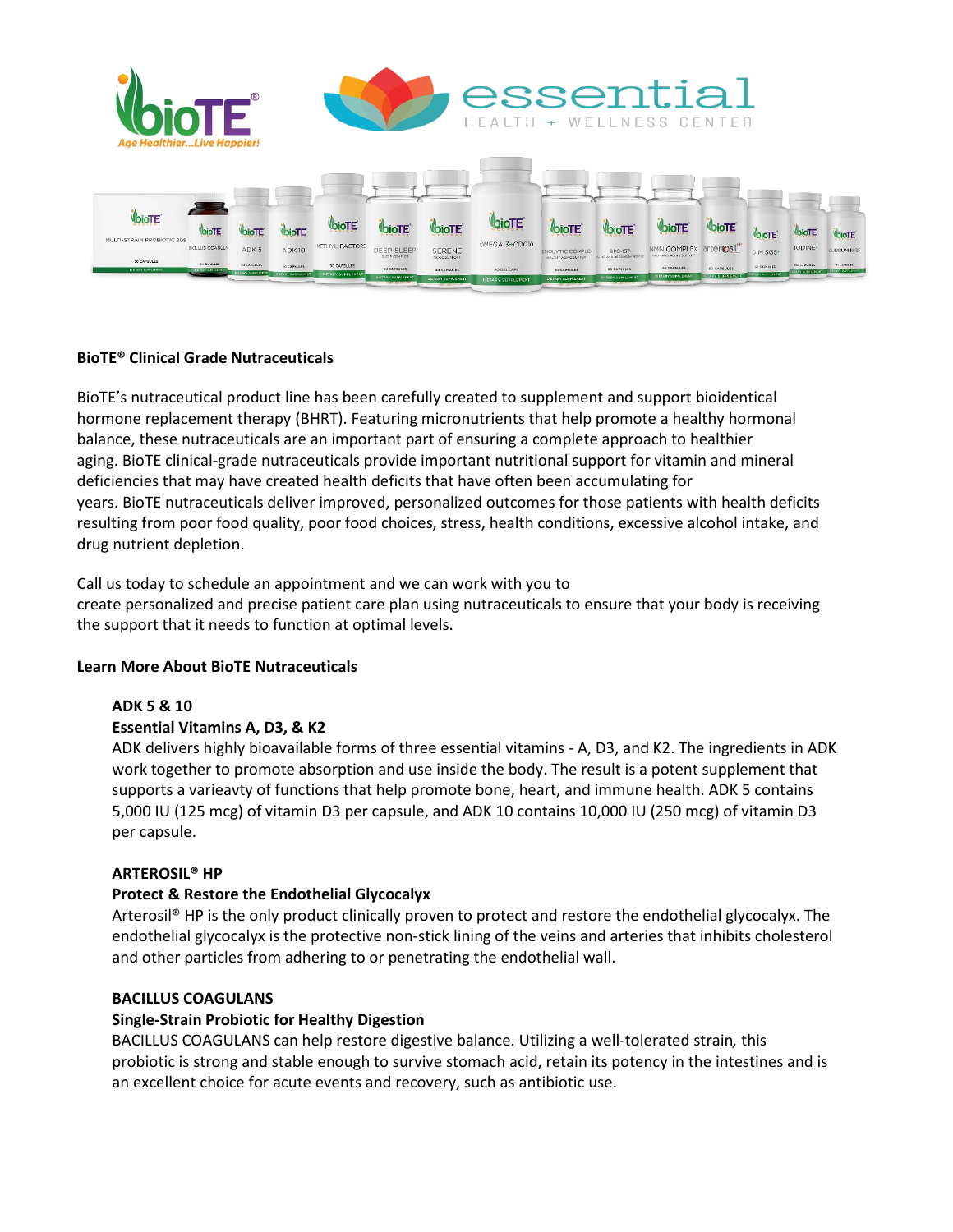



## **BPC-157**

## **Healing & Recovery Peptide**

BPC-157 is an orally bioavailable peptide that helps promote healing and recovery in muscles, tissue, and joints. Short for body protecting compound, this peptide may also help fight inflammation and improve gut health.

## **DEEP SLEEP**

## **Sleep Complex**

DEEP SLEEP is a high-quality sleep complex that can help you get a restful night's sleep. This proprietary blend of natural herbs and plant extracts works synergistically with melatonin to help calm the mind and promote a night of deeper sleep.

#### **DIM SGS+**

## **Hormone Balance & Detoxification Support**

DIM, short for diindolylmethane, is a compound found in cruciferous vegetables such as broccoli, Brussels sprouts, cabbage, and kale. DIM SGS+ helps stimulate a more efficient metabolism for estrogen, meaning it can help regulate the ratio of healthy to less healthy estrogen.

#### **CURCUMIN-SF**

## **Antioxidant & Hormone Support**

CURCUMIN-SF provides powerful antioxidant support that may help reduce inflammation in your muscles and joints caused by stress, overwork, and exercise. CURCUMIN-SF offers an ultra-concentrated form of curcumin in a proprietary blend to increase absorption by 29x the normal rate.

#### **IODINE+**

#### **Thyroid Support with Iodine, Zinc, & Selenium**

IODINE+ provides three essential trace minerals (iodine, zinc, and selenium) your body needs to maintain optimal thyroid health. Your thyroid depends on iodine to produce vital hormones that regulate your energy levels, metabolism, and overall health.

#### **HAIR RESCUE: ACTIVATE**

#### **Peptide Hair Growth Complex**

HAIR RESCUE: ACTIVATE helps encourage hair growth at a cellular level. This specially formulated topical serum was created to help stimulate hair growth and reduce issues commonly associated with hair loss.

#### **HAIR RESCUE: REPAIR**

#### **Hair Follicle Peptide Serum**

HAIR RESCUE: REPAIR helps strengthen and keep the hair you have. This specially formulated cosmeceutical was created to help retain hair follicles and promote thicker, fuller hair.

#### **LUMINATE**

#### **Collagen Stimulating Peptide Serum**

LUMINATE helps improve the health and appearance of your skin. This powerful collagen-stimulating peptide serum combines three fast-acting peptides (GHK-Cu, Argireline, and Leuphasyl) to help reduce the appearance of wrinkles and promote firmer, healthier skin that glows.